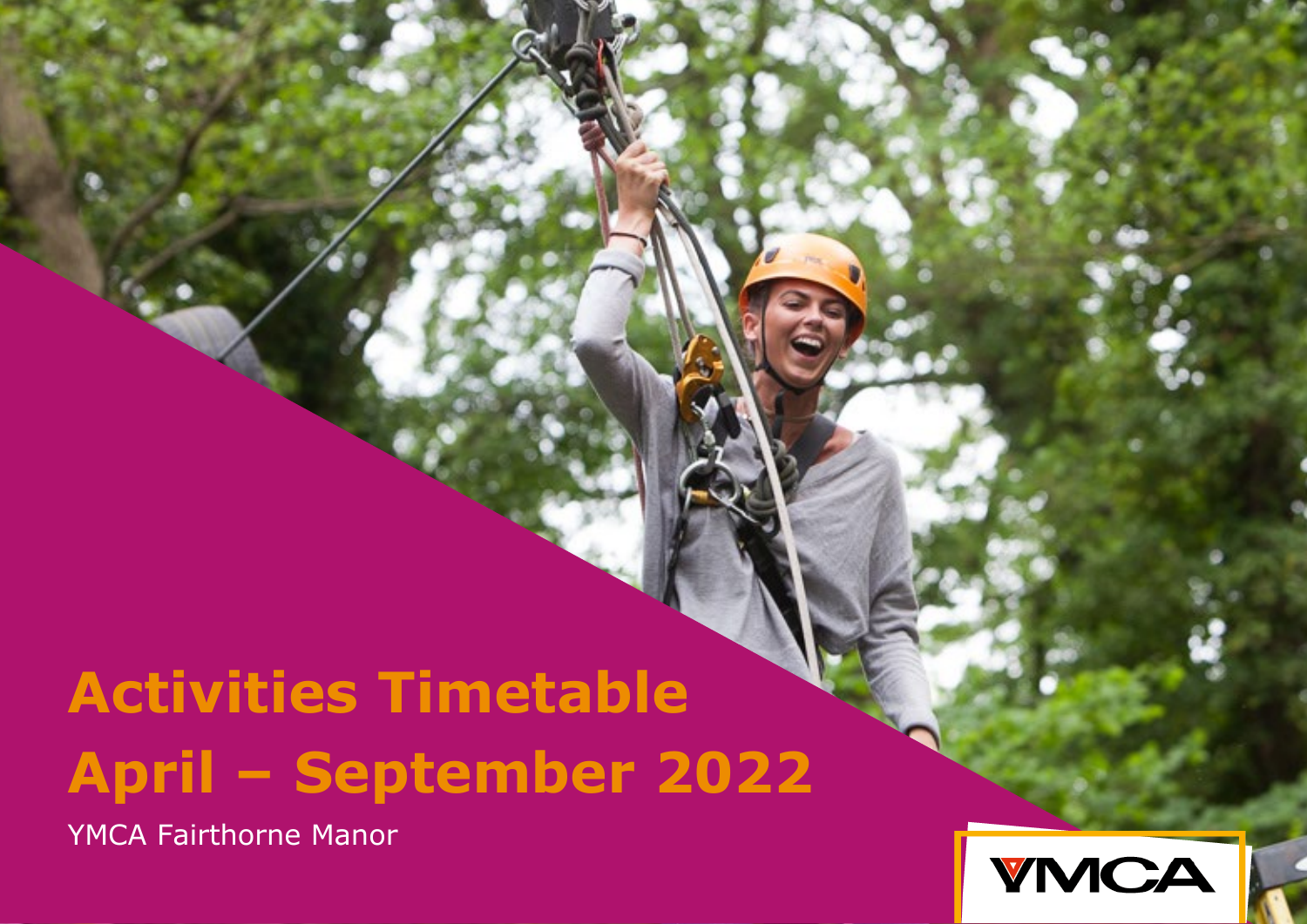# **April Activities**

| <b>Date</b>    | <b>Time</b> | <b>Activity</b>           | <b>Minimum</b> | <b>Price (per person)</b>             |
|----------------|-------------|---------------------------|----------------|---------------------------------------|
| Monday 11th    | 15.30-17.00 | Archery                   | age<br>$4+$    | £13                                   |
| Monday 11th    | 15.30-17.00 | PaddleSUP (Kayaking /SUP) | $6+$           | £13                                   |
| Tuesday 12th   | 15.30-17.00 | Fire lighting             | $4+$           | £13                                   |
| Wednesday 13th | 15.30-17.00 | Climbing                  | $6+$           | £13                                   |
| Wednesday 13th | 15.30-17.00 | PaddleSUP (Kayaking /SUP) | $6+$           | £13                                   |
| Thursday 14th  | 15.30-17.00 | <b>Abseiling</b>          | $6+$           | £13                                   |
| Thursday 14th  | 15.30-17.00 | PaddleSUP (Kayaking /SUP) | $6+$           | £13                                   |
| Monday 18th    | 12:00-13:30 | Jumping pillow            | n/a            | £1 for 5 min session (pay on the day) |
| Monday 18th    | 16:00-17:30 | Jumping pillow            | n/a            | £1 for 5 min session (pay on the day) |
| Tuesday 19th   | 15.30-17.00 | <b>Vertical Assault</b>   | $6+$           | £13                                   |
| Tuesday 19th   | 15.30-17.00 | PaddleSUP (Kayaking /SUP) | $6+$           | £13                                   |
| Wednesday 20th | 15.30-17.00 | <b>Crate Challenge</b>    | $6+$           | £13                                   |
| Wednesday 20th | 15.30-17.00 | PaddleSUP (Kayaking /SUP) | $6+$           | £13                                   |
| Thursday 21st  | 15.30-17.00 | Jacobs Ladder             | $6+$           | £13                                   |
| Thursday 21st  | 15.30-17.00 | PaddleSUP (Kayaking /SUP) | $6+$           | £13                                   |
| Friday 22nd    | 15.30-17.00 | <b>Aerial runway</b>      | $4+$           | £13                                   |
| Friday 22nd    | 15.30-17.00 | PaddleSUP (Kayaking /SUP) | $6+$           | £13                                   |
| Saturday 23rd  | 10.00-12.00 | High ropes adventure      | $6+$           | £22                                   |
| Thursday 28th  | 18.00-19.30 | PaddleSUP (Kayaking /SUP) | $6+$           | £13                                   |
| Saturday 30th  | 14.00-16.00 | High ropes adventure      | $6+$           | £22                                   |

**>>> Continue for May** 

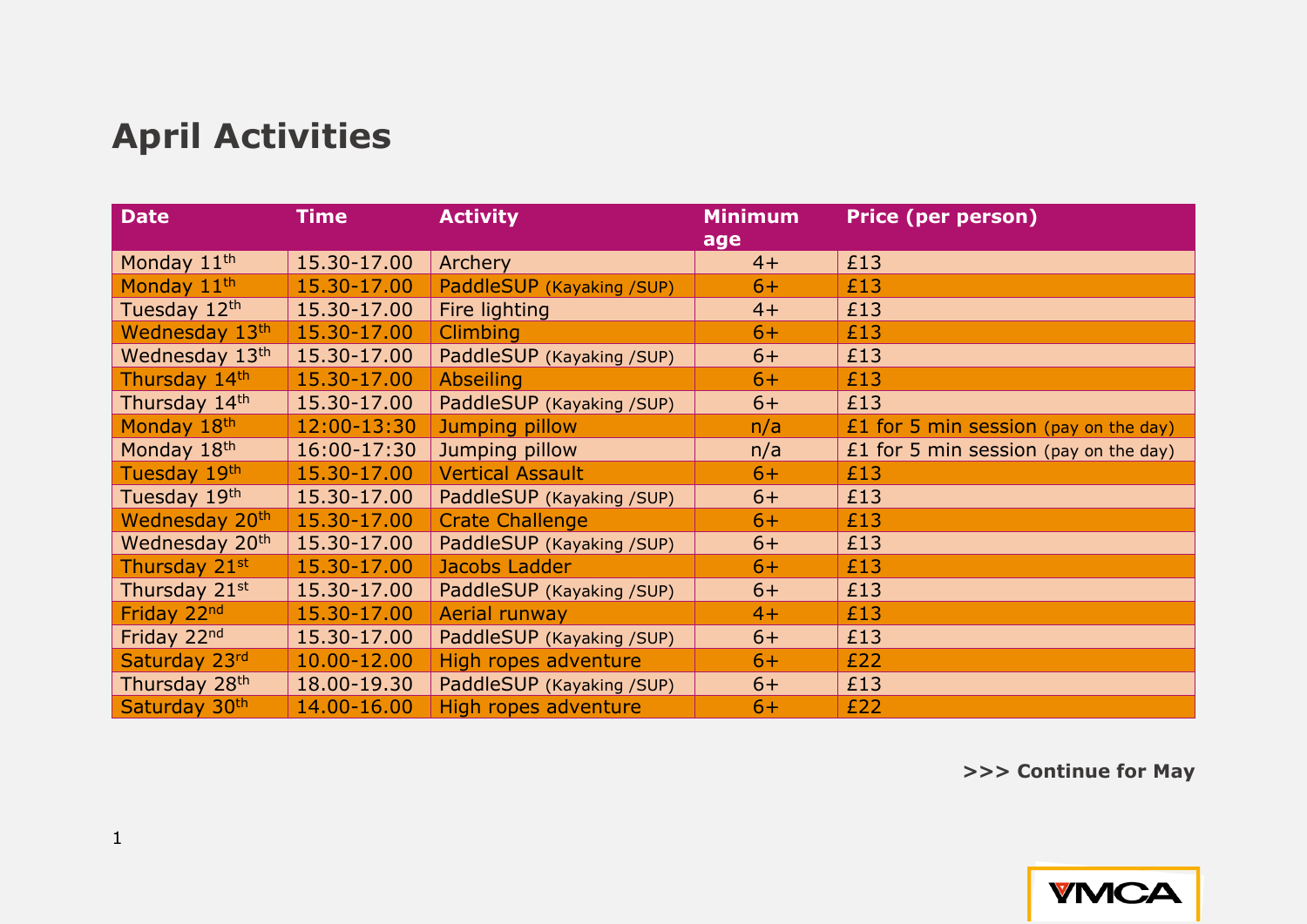## **May Activities**

| Date                     | <b>Time</b> | <b>Activity</b>           | <b>Minimum</b><br>age | <b>Price (per person)</b>             |
|--------------------------|-------------|---------------------------|-----------------------|---------------------------------------|
| Thursday 5 <sup>th</sup> | 18.00-19.30 | PaddleSUP (Kayaking /SUP) | $6+$                  | £13                                   |
| Thursday 12th            | 18.00-19.30 | PaddleSUP (Kayaking /SUP) | $6+$                  | £13                                   |
| Saturday 14th            | 10.00-12.00 | High ropes adventure      | $6+$                  | £22                                   |
| Saturday 14th            | 13.00-14.00 | Jumping pillow            | n/a                   | £1 for 5 min session (pay on the day) |
| Sunday 15th              | 10.30-13.30 | <b>Canoe Adventure</b>    | $4+$                  | £25                                   |
| Thursday 19th            | 18.00-19.30 | PaddleSUP (Kayaking /SUP) | $6+$                  | £13                                   |
| Saturday 21st            | 13.00-14.00 | Jumping pillow            | n/a                   | £1 for 5 min session (pay on the day) |
| Saturday 21st            | 14.30-16.30 | High ropes adventure      | $6+$                  | £22                                   |
| Saturday 21st            | 13.00-14.30 | <b>Kayaking</b>           | $6+$                  | £13                                   |
| Thursday 26th            | 18.00-19.30 | PaddleSUP (Kayaking /SUP) | $6+$                  | £13                                   |
| Monday 30th              | 15.30-17.00 | PaddleSUP (Kayaking /SUP) | $6+$                  | £13                                   |
| Monday 30th              | 15.30-17.00 | <b>Raft building</b>      | $6+$                  | £13                                   |
| Tuesday 31st             | 15.30-17.00 | <b>Climbing</b>           | $6+$                  | £13                                   |
| Tuesday 31st             | 15.30-17.00 | PaddleSUP (Kayaking /SUP) | $6+$                  | £13                                   |

**>>> continue for June**

**[Book now](https://shop.ymca-fg.org/)**

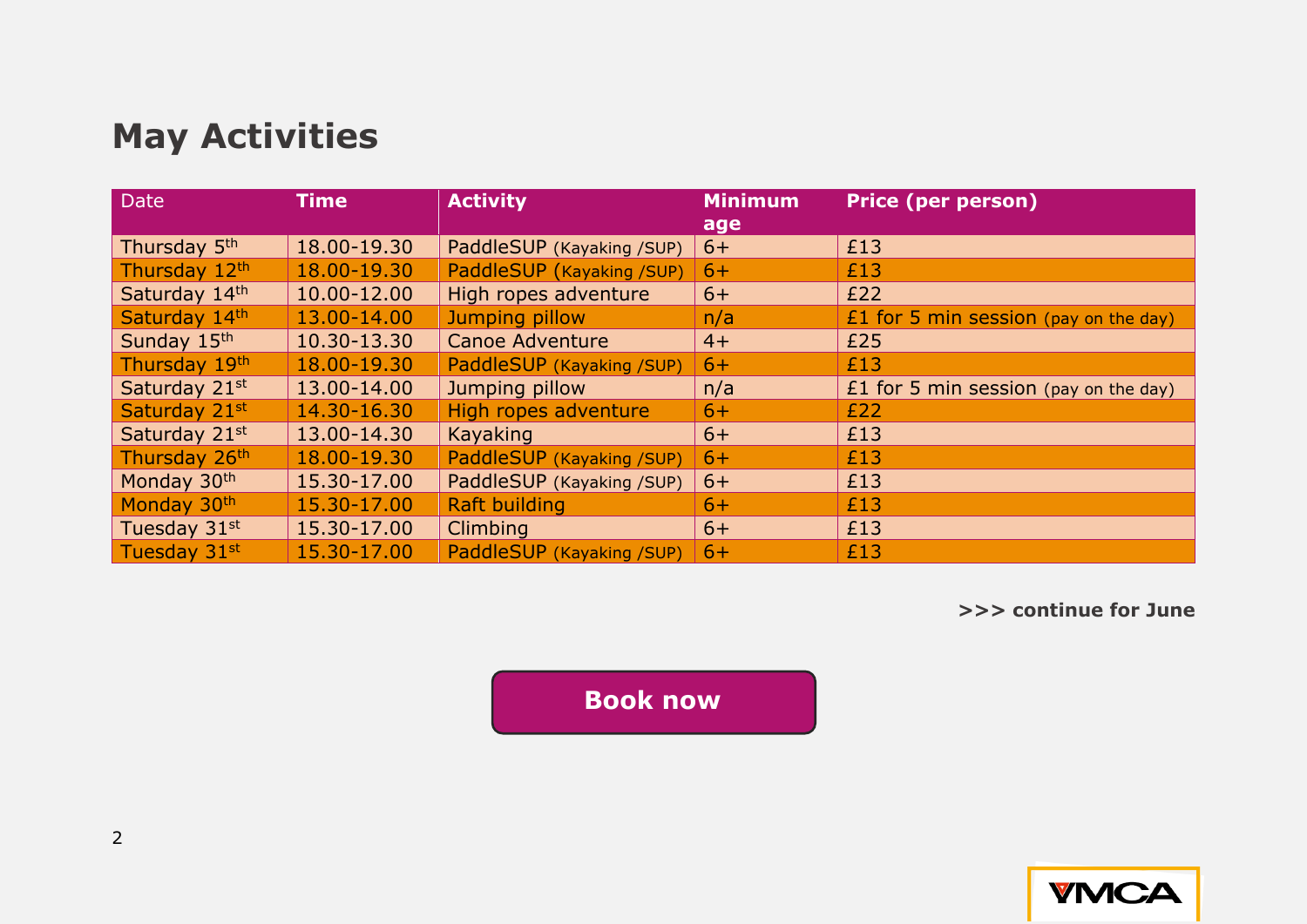#### **June Activities**

| <b>Date</b>   | <b>Time</b> | <b>Activity</b>           | <b>Minimum</b><br>age | <b>Price (per person)</b>             |
|---------------|-------------|---------------------------|-----------------------|---------------------------------------|
| Wednesday 1st | 15.30-17.00 | PaddleSUP (Kayaking /SUP) | $6+$                  | £13                                   |
| Wednesday 1st | 15.30-17.00 | <b>Fire Lighting</b>      | $6+$                  | £13                                   |
| Thursday 2nd  | 18.00-19.30 | PaddleSUP (Kayaking /SUP) | $6+$                  | £13                                   |
| Saturday 4th  | 13.00-14.00 | Jumping pillow            | n/a                   | £1 for 5 min session (pay on the day) |
| Saturday 4th  | 14.30-16.30 | High ropes adventure      | $6+$                  | £22                                   |
| Thursday 9th  | 18.00-19.30 | PaddleSUP (Kayaking /SUP) | $6+$                  | £13                                   |
| Saturday 11th | 13.00-14.00 | Jumping pillow            | n/a                   | £1 for 5 min session (pay on the day) |
| Saturday 11th | 10.00-12.00 | High ropes adventure      | $6+$                  | £22                                   |
| Thursday 16th | 18.00-19.30 | PaddleSUP (Kayaking /SUP) | $6+$                  | £13                                   |
| Saturday 18th | 13.00-14.00 | Jumping pillow            | n/a                   | £1 for 5 min session (pay on the day) |
| Saturday 18th | 10.00-12.00 | High ropes adventure      | $6+$                  | £22                                   |
| Thursday 23rd | 18.00-19.30 | PaddleSUP (Kayaking /SUP) | $6+$                  | £13                                   |
| Saturday 25th | 10.00-12.00 | High ropes adventure      | $6+$                  | £22                                   |
| Saturday 25th | 13.00-14.00 | <b>Jumping Pillow</b>     | n/a                   | £1 for 5 min session (pay on the day) |
| Thursday 30th | 18.00-19.30 | PaddleSUP (Kayaking /SUP) | $6+$                  | £13                                   |

**>>> continue for July**

**[Book now](https://shop.ymca-fg.org/)**

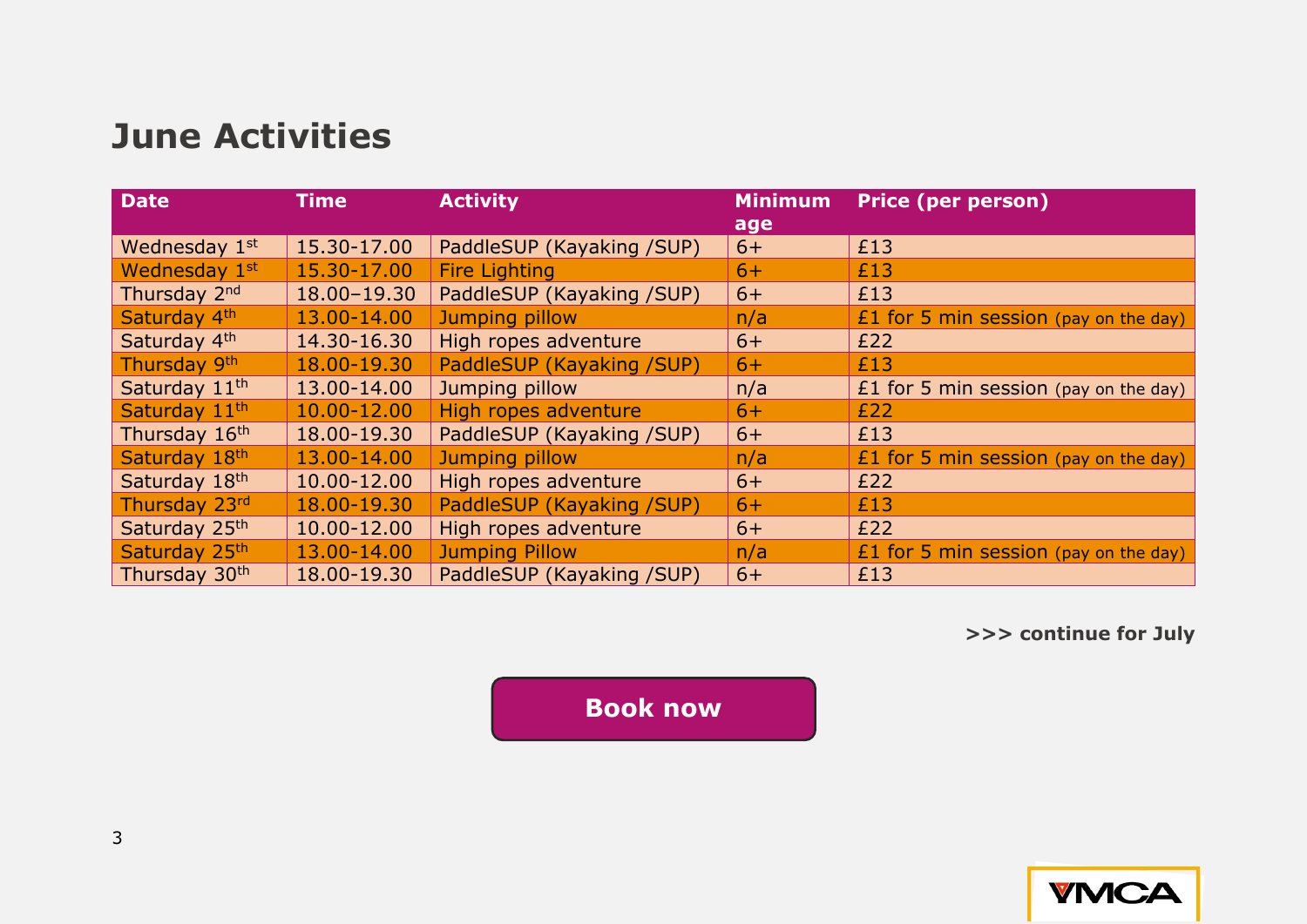# **July Activities**

| <b>Date</b>               | <b>Time</b> | <b>Activity</b>           | age  | <b>Minimum Price (per person)</b>     |
|---------------------------|-------------|---------------------------|------|---------------------------------------|
| Thursday 7 <sup>th</sup>  | 18.00-19.30 | PaddleSUP (Kayaking /SUP) | $6+$ | £13                                   |
| Saturday 9th              | 14.00-16.00 | High ropes adventure      | $6+$ | £22                                   |
| Saturday 9th              | 13.00-14.00 | Jumping pillow            | n/a  | £1 for 5 min session (pay on the day) |
| Thursday 14th             | 18.00-19.30 | PaddleSUP (Kayaking /SUP) | $6+$ | £13                                   |
| Saturday 16th             | 10.00-12.00 | High ropes adventure      | $6+$ | £22                                   |
| Saturday 16th             | 13.00-14.00 | Jumping pillow            | n/a  | £1 for 5 min session (pay on the day) |
| Sunday 17th               | 14.30-17.30 | <b>Canoe Adventure</b>    | $4+$ | £25                                   |
| Thursday 21st             | 18.00-19.30 | PaddleSUP (Kayaking /SUP) | $6+$ | £13                                   |
| Saturday 23rd             | 10.00-12.00 | High ropes adventure      | $6+$ | £22                                   |
| Saturday 23rd             | 13.00-14.00 | Jumping pillow            | n/a  | £1 for 5 min session (pay on the day) |
| Monday 25th               | 15.30-17.00 | PaddleSUP (Kayaking /SUP) | $6+$ | £13                                   |
| Monday 25th               | 15.30-17.00 | <b>Archery</b>            | $4+$ | £13                                   |
| Tuesday 26th              | 15.30-17.00 | PaddleSUP (Kayaking /SUP) | $6+$ | £13                                   |
| Tuesday 26th              | 15.30-17.00 | <b>Abseiling</b>          | $6+$ | £13                                   |
| Wednesday 27th            | 15.30-17.00 | PaddleSUP (Kayaking /SUP) | $6+$ | £13                                   |
| Wednesday 27th            | 15.30-17.00 | <b>Raft Building</b>      | $6+$ | £13                                   |
| Thursday 27th             | 15.30-17.00 | <b>Vertical Assault</b>   | $6+$ | £13                                   |
| Thursday 28 <sup>th</sup> | 18.00-19.30 | PaddleSUP (Kayaking /SUP) | $6+$ | £13                                   |
| Friday 29th               | 15.30-17.00 | PaddleSUP (Kayaking /SUP) | $6+$ | £13                                   |
| Friday 29th               | 15.30-17.00 | Fire lighting             | $6+$ | £13                                   |
| Saturday 30th             | 10.00-12.00 | High ropes adventure      | $6+$ | £22                                   |
| Saturday 30th             | 13.00-14.00 | Jumping pillow            | n/a  | £1 for 5 min session (pay on the day) |

**>>> continue for August**

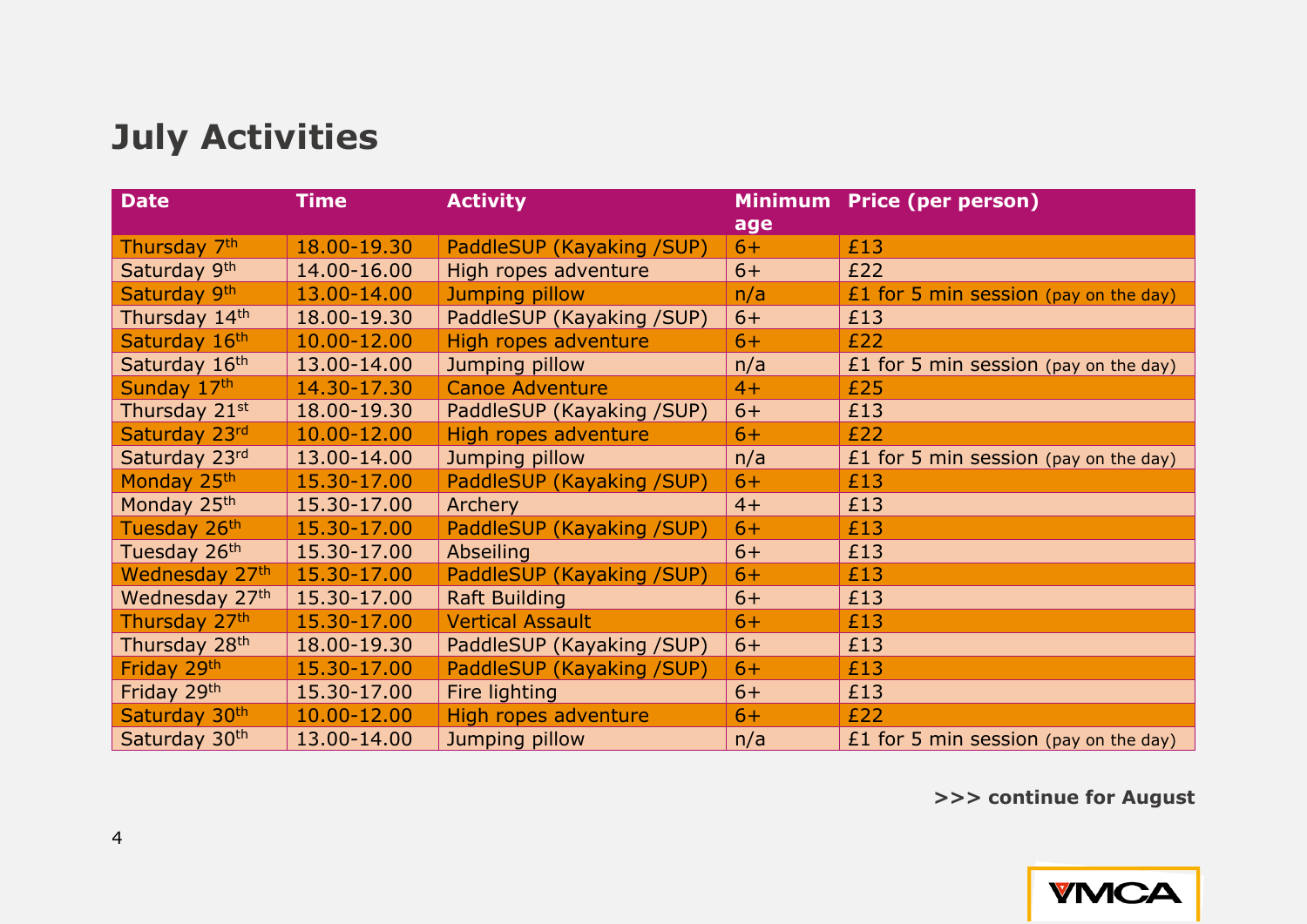## **August Activities**

| <b>Date</b>                | <b>Time</b> | <b>Activity</b>           |      | Minimum Price (per person)            |
|----------------------------|-------------|---------------------------|------|---------------------------------------|
|                            |             |                           | age  |                                       |
| Monday 1st                 | 15.30-17.00 | <b>Archery</b>            | $4+$ | £13                                   |
| Tuesday 2nd                | 15.30-17.00 | Fire lighting             | $4+$ | £13                                   |
| Wednesday 3rd              | 15.30-17.00 | <b>Climbing</b>           | $6+$ | £13                                   |
| Thursday 4th               | 15.30-17.00 | Abseiling                 | $6+$ | £13                                   |
| Thursday 4th               | 18.00-19.30 | PaddleSUP (Kayaking /SUP) | $6+$ | £13                                   |
| Friday 5th                 | 15.30-17.00 | <b>Vertical Assault</b>   | $6+$ | £13                                   |
| Saturday 6th               | 10.00-12.00 | High ropes adventure      | $6+$ | £22                                   |
| Saturday 6th               | 13.00-14.00 | Jumping pillow            | n/a  | £1 for 5 min session (pay on the day) |
| Monday 8 <sup>th</sup>     | 15.30-17.00 | PaddleSUP (Kayaking /SUP) | $6+$ | £13                                   |
| Monday 8 <sup>th</sup>     | 15.30-17.00 | Crate challenge           | $6+$ | £13                                   |
| Tuesday 9 <sup>th</sup>    | 15.30-17.00 | PaddleSUP (Kayaking /SUP) | $6+$ | £13                                   |
| Tuesday 9th                | 15.30-17.00 | Jacobs Ladder             | $6+$ | £13                                   |
| Wednesday 10th             | 15.30-17.00 | PaddleSUP (Kayaking /SUP) | $6+$ | £13                                   |
| Wednesday 10 <sup>th</sup> | 15.30-17.00 | Raft building             | $6+$ | £13                                   |
| Thursday 11th              | 15.30-17.00 | <b>Aerial runway</b>      | $4+$ | £13                                   |
| Thursday 11 <sup>th</sup>  | 18.00-19.30 | PaddleSUP (Kayaking /SUP) | $6+$ | £13                                   |
| Friday 12th                | 15.30-17.00 | PaddleSUP (Kayaking /SUP) | $6+$ | £13                                   |
| Friday 12th                | 15.30-17.00 | Archery                   | $4+$ | £13                                   |
| Saturday 13th              | 13.00-14.00 | Jumping pillow            | n/a  | £1 for 5 min session (pay on the day) |
| Saturday 13th              | 14.30-16.30 | High ropes adventure      | $6+$ | £22                                   |
| Sunday 14th                | 13.00-16.00 | <b>Canoe Adventure</b>    | $4+$ | £25                                   |
| Monday 15th                | 15.30-17.00 | PaddleSUP (Kayaking /SUP) | $6+$ | £13                                   |

**>>> continue**

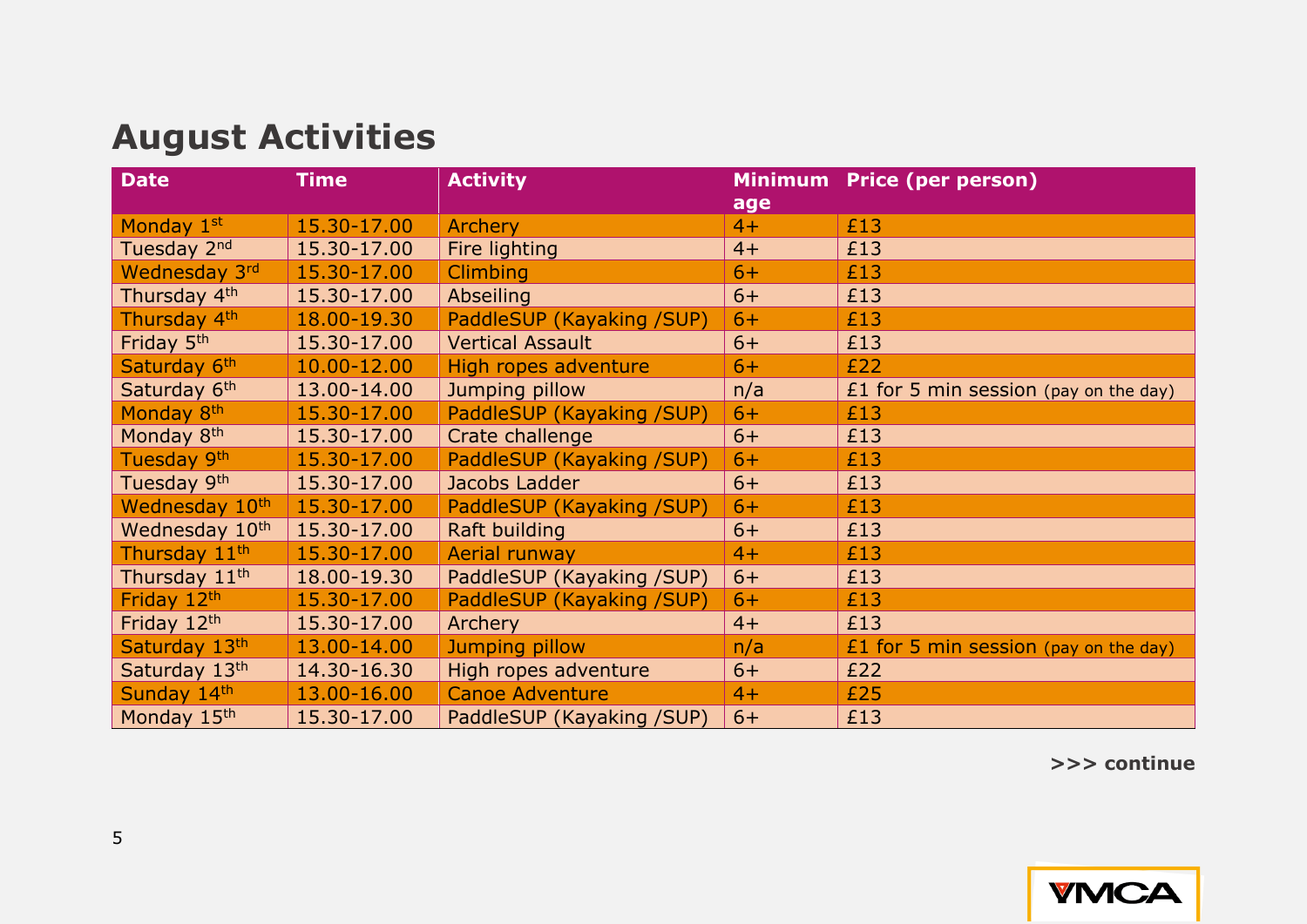| <b>Date</b>               | <b>Time</b> | <b>Activity</b>           | <b>Minimum</b> | <b>Price (per person)</b>               |
|---------------------------|-------------|---------------------------|----------------|-----------------------------------------|
|                           |             |                           | age            |                                         |
| Monday 15th               | 15.30-17.00 | Fire lighting             | $4+$           | £13                                     |
| Tuesday 16th              | 15.30-17.00 | <b>Climbing</b>           | $6+$           | £13                                     |
| Wednesday 17th            | 15.30-17.00 | <b>Abseiling</b>          | $6+$           | £13                                     |
| Thursday 18th             | 15.30-17.00 | <b>Vertical Assault</b>   | $6+$           | £13                                     |
| Thursday 18 <sup>th</sup> | 18.00-19.30 | PaddleSUP (Kayaking /SUP) | $6+$           | £13                                     |
| Friday 19th               | 15.30-17.00 | <b>Crate Challenge</b>    | $6+$           | £13                                     |
| Saturday 20th             | 10.00-12.00 | High ropes adventure      | $6+$           | £22                                     |
| Saturday 20th             | 13.00-14.00 | Jumping pillow            | n/a            | £1 for 5 min session (pay on the day)   |
| Monday 22nd               | 15.30-17.00 | PaddleSUP (Kayaking /SUP) | $6+$           | £13                                     |
| Monday 22nd               | 15.30-17.00 | Jacobs Ladder             | $6+$           | £13                                     |
| Tuesday 23rd              | 15.30-17.00 | PaddleSUP (Kayaking /SUP) | $6+$           | £13                                     |
| Tuesday 23rd              | 15.30-17.00 | <b>Raft building</b>      | $6+$           | £13                                     |
| Wednesday 24th            | 15.30-17.00 | PaddleSUP (Kayaking /SUP) | $6+$           | £13                                     |
| Wednesday 24th            | 15.30-17.00 | Aerial runway             | $4+$           | £13                                     |
| Thursday 25 <sup>th</sup> | 15.30-17.00 | PaddleSUP (Kayaking /SUP) | $6+$           | £13                                     |
| Thursday 25th             | 15.30-17.00 | <b>Archery</b>            | $4+$           | £13                                     |
| Thursday 25th             | 18.00-19.30 | PaddleSUP (Kayaking /SUP) | $6+$           | £13                                     |
| Friday 26th               | 15.30-17.00 | PaddleSUP (Kayaking /SUP) | $6+$           | £13                                     |
| Friday 26th               | 15.30-17.00 | Fire lighting             | $4+$           | £13                                     |
| Saturday 27th             | 10.00-12.00 | High ropes adventure      | $6+$           | £22                                     |
| Saturday 27th             | 13.00-14.00 | Jumping pillow            | n/a            | $£1$ for 5 min session (pay on the day) |
| Tuesday 30th              | 15.30-17.00 | PaddleSUP (Kayaking /SUP) | $6+$           | £13                                     |
| Tuesday 30th              | 15.30-17.00 | Climbing                  | $6+$           | £13                                     |
| Wednesday 31st            | 15.30-17.00 | <b>Abseiling</b>          | $6+$           | £13                                     |

**>>> continue for September**